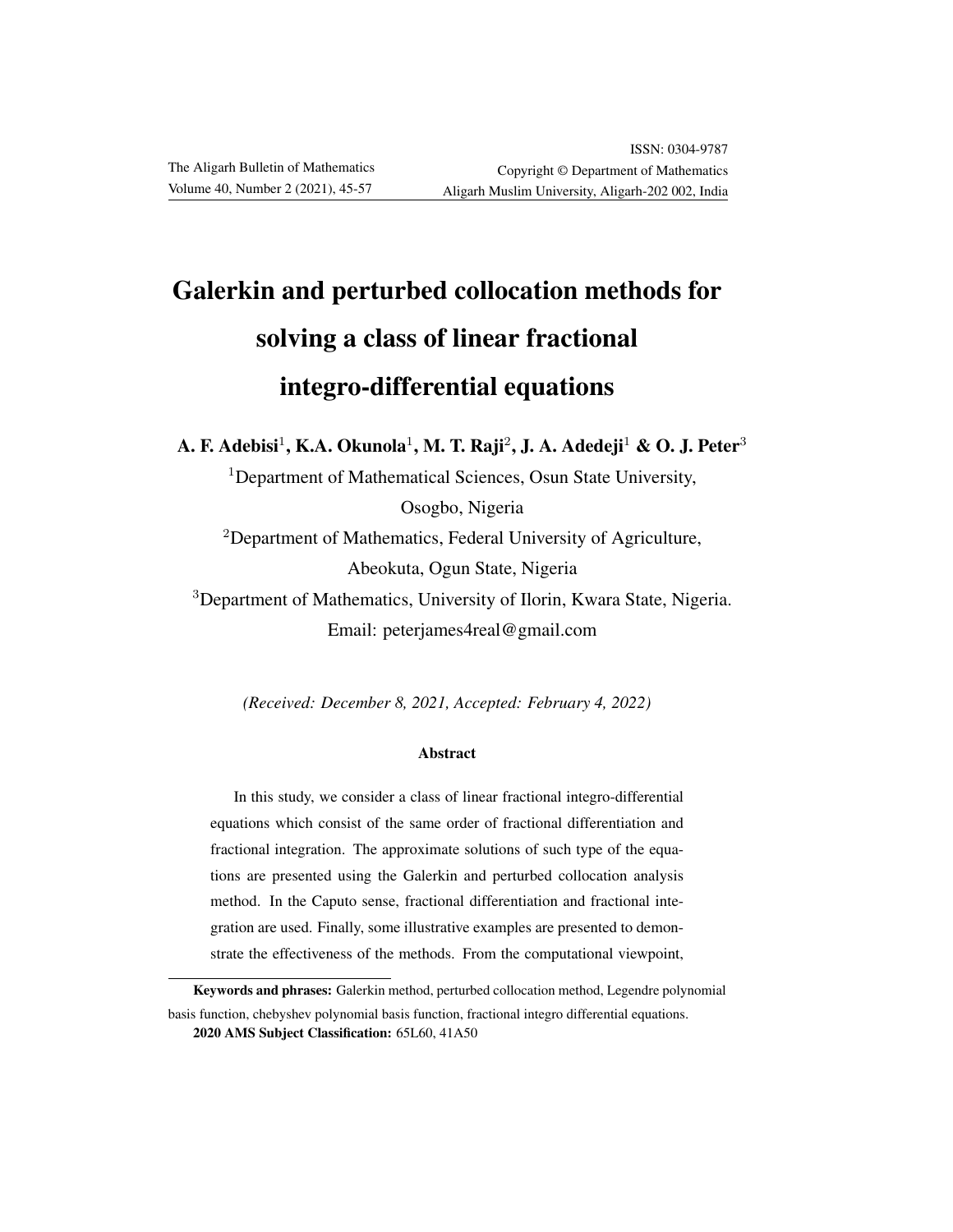the Galerkin method is more efficient and easier than the perturbed collocation method.

## 1 Introduction

In the last three decades, the theory of fractional calculus has been the focus of many studies due to it's wide range of applications such as in biological sciences, chemical sciences, chemical physics, optics, signal processing etc. Most often, the equations arising from the mathematical modelling of fractional order integro differential equations are difficult to solve analytically. This is because many of them do not have solutions in closed form, and thus seeking an approximate solution by numerical techniques becomes useful.

To achieve this, a lot of numerical methods have been used by many researchers. [1] employed multiple perturbed collocation Tau method to solve higher order linear and nonlinear boundary value problems by employing Chebyshev basis functions as the approximate solution. The authours concluded that as the degree of approximant N increases the results obtained by the proposed method converges rapidly to the exact solution. (Oyedepo et. al., 2019) [2], used the Legendre Galerkin Method to solve fractional order Fredholm integro-differential equations successfully and it was seen that the results obtained by the method employed converge to the exact solution at lower values of N. (Ghasemi et. al., 2007) [3], applied Wavelet- Galerkin method(WGM) with homotopy perturbation method(HPM) to solve nonlinear fractional integro-differential equations. Conclusion was drawn that HPM converge faster to exact solution than the Wavelet- Galerkin method. (Rawashdeh, 2006) [4], presents the collocation method which need to be added to solve the fractional integro-differential equation. The wavelet-Galerkin method (WGM) which is used to solve the integro-differential equation can be found in [5]. A comparison between the wavelet-Galerkin method and the Adomain decomposition method to solve the integro-differential equation is given by [6]. (Fakhar-Izadi and Dehghan, 2012) [7] used an efficient pseudo-spectral Legendre Galerkin method for solving a nonlinear partial integro-differential equation arising in population dynamics. A discrete Galerkin method for fractional integro-differential equations is employed by [8]. (Olayiwola et. al., 2020) [9], successfully employed the Legendre polynomial in solving Volterra integro-differential equations using the collocation analysis method. The findings of the study show that, the solution obtained by the means of the basis function used yielded the desired accuracy when compared with the exact solution. (Samah, 2010) [10], applied the collocation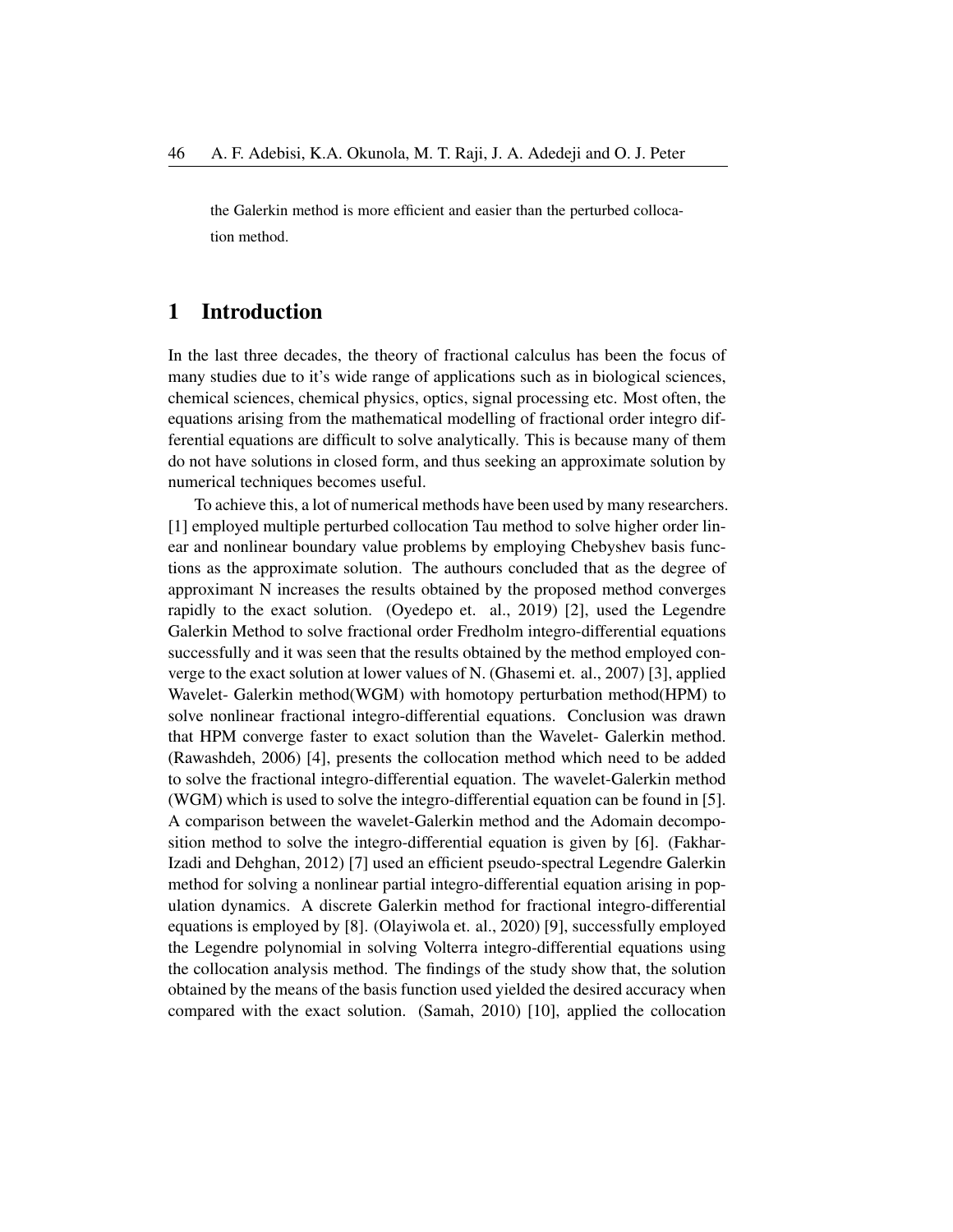method combined with the least square method and the Adomian decomposition method to solve both linear and nonlinear fractional integro-differential equations. Other methods used by many researchers are perturbation collocation method [11], mixed interpolation collocation method [12], least square method and shifted polynomials [13], He's Homotopy perturbation method [14, 15]. Other studies which apply novel methods for solving fractional integro-differential equation and other forms of equation are found in (see for example, [16-25]). In this paper we considered the use of Galerkin method and perturbed collocation method to solve a class of linear fractional integro-differential equations and comparisons are made between the two methods. The class of the fractional integro-differential equation is of the form:

$$
D^{p}u(x) = g(x) + J^{p}u(x) , \quad a \le x \le b.
$$
 (1.1)

With the initial condition:  $u(0) = u_0$ , where  $g(x)$  is a continuous function on  $(x, u)$  for  $u \in \mathbb{R}$ ,  $a > 0$  and  $0 < x < a$ ,  $u_0$  is a real positive constant,  $D^p$  denotes the Caputo fractional derivatives and  $J<sup>p</sup>$  denotes the Caputo fractional integral operator.

Some properties of the operator  $D^p$  and  $J^p$  may be found in [podulbny, 1999], and we mention the following:

$$
D^{p}x^{n} = \frac{\Gamma(n+1)}{\Gamma(n+1-p)}x^{n-p}
$$
\n(1.2)

$$
\mathbf{J}^p x^n = \frac{\Gamma(n+1)}{\Gamma(n+1+p)} x^{n+p} \text{ for } x > 0, \ p \ge 0, \ n > -1. \tag{1.3}
$$

## 2 Review of Legendre and shifted Legendre polynomials

The Legendre polynomials  $L_k(x)$ ;  $k = 0, 1, 2, 3, \ldots$  are the eigenfunctions of the singular Sturm-Liouville problem.

$$
\left( \left( 1 - t^2 \right) L'_{k}(t) \right)' k(k+1) L_{k}(t) = 0 \qquad t \in [-1, 1]. \tag{2.1}
$$

The Legendre polynomials satisfy the recursive relation

$$
L_{k+1}(t) = \frac{2k+1}{k+1}tL_k(t) - \frac{k}{k+1}L_{k-1}(t) , \quad k = 1, 2, 3, .... \tag{2.2}
$$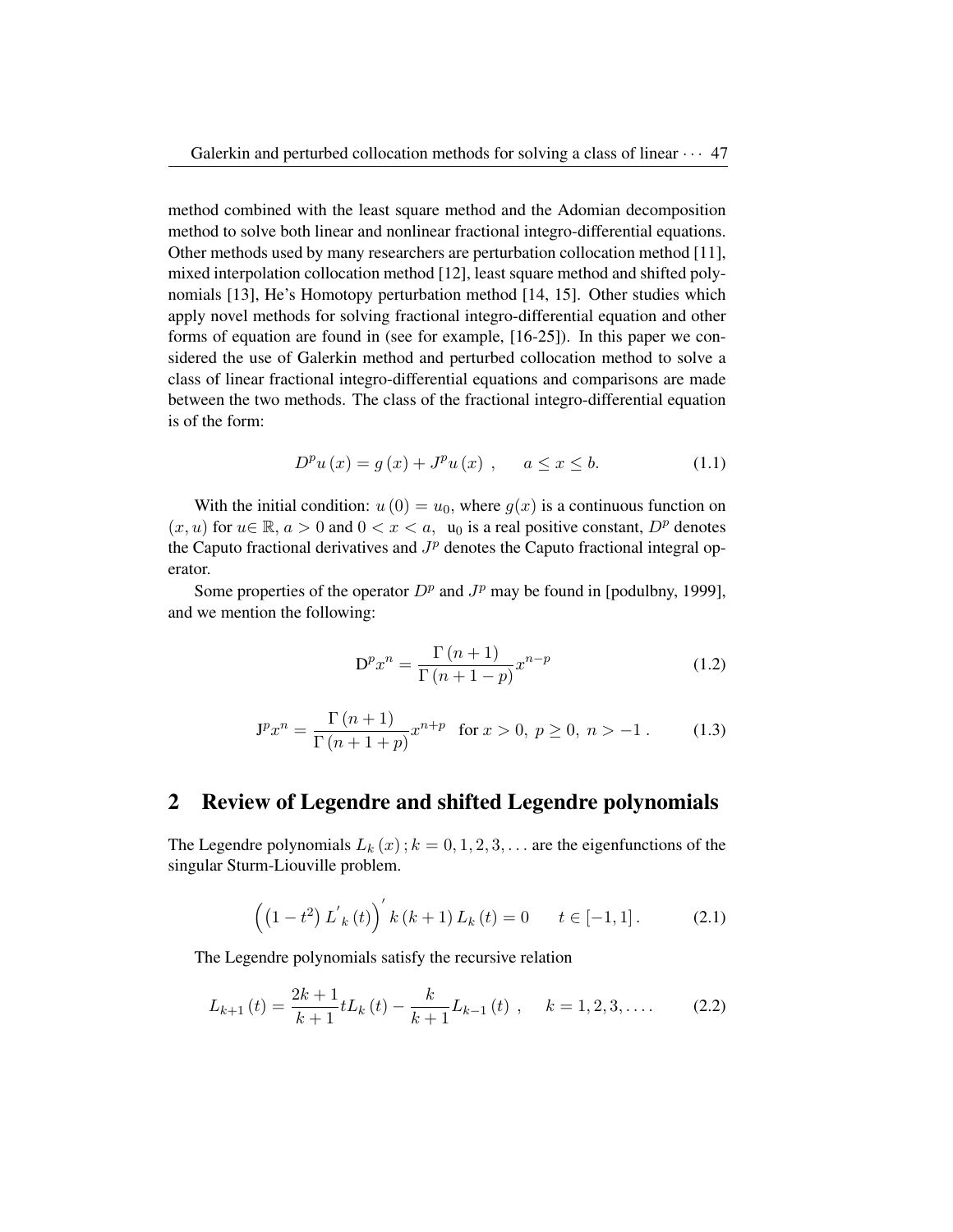Where  $L_0(t) = 1$  and  $L_1(t) = x$  which are thus generated by the Legendre relation

$$
L_{k}(t) = \frac{1}{2^{k}k!} \frac{d^{k}}{dx^{k}} (t^{2} - 1)^{k}; \qquad k = 0, 1, 2, .... \qquad (2.3)
$$

In other to use these polynomials on the interval [0, 1], we define the so called shifted Legendre polynomial by introducing the change of variable  $t$ ,  $t = 2x - 1$ 1; let the shifted Legendre polynomial  $L_k(2x-1)$  be denoted by  $L_{k}^{*}(x)$ . Then  $L^*$ <sub>k</sub>  $(x)$  can be obtained as follows.

$$
L^*{}_{k+1}(x) = \frac{(2k+1)(2x-1)}{k+1}L^*{}_{k}(x) - \frac{k}{(k+1)}L^*{}_{k-1}(x) \tag{2.4}
$$

Where:

$$
L^*_{0}(x) = 1
$$
  
\n
$$
L^*_{1}(x) = 2x - 1
$$
  
\n
$$
L^*_{2}(x) = 6x^2 - 6x + 1
$$
  
\n
$$
L^*_{3}(x) = 20x^3 - 30x^2 + 12x - 1
$$
  
\n
$$
L^*_{4}(x) = 70x^4 - 140x^3 + 90x^2 - 20x + 1
$$
  
\n
$$
L^*_{5}(x) = 252x^5 - 630x^4 + 560x^3 - 210x^2 + 30x - 1.
$$

#### 2.1 Chebyshev and shifted Chebyshev polynomials

Chebyshev polynomials are sequence of orthogonal polynomials related to de-Moivre's formula and can be defined recursively. One usually distinguishes between chebyshev polynomials of first kind which are denoted by  $T_n$  and chebyshev polynomials of second kind which are denoted by  $U_n$ .

#### 2.2 Chebyshev polynomials of first kind

Chebyshev polynomials of first kind  $T_r(x)$  is defined as:

$$
T_n(x) = \cos(\arccos x), \qquad -1 \le x \le 1. \tag{2.5}
$$

Or equivalently

$$
T_n(x) = \cos n\theta, \text{ where } \theta = \cos^{-1} x \tag{2.6}
$$

$$
T_n(x) = \cos n\theta, \quad \text{where} \quad \theta = \cos^{-1} x. \tag{2.7}
$$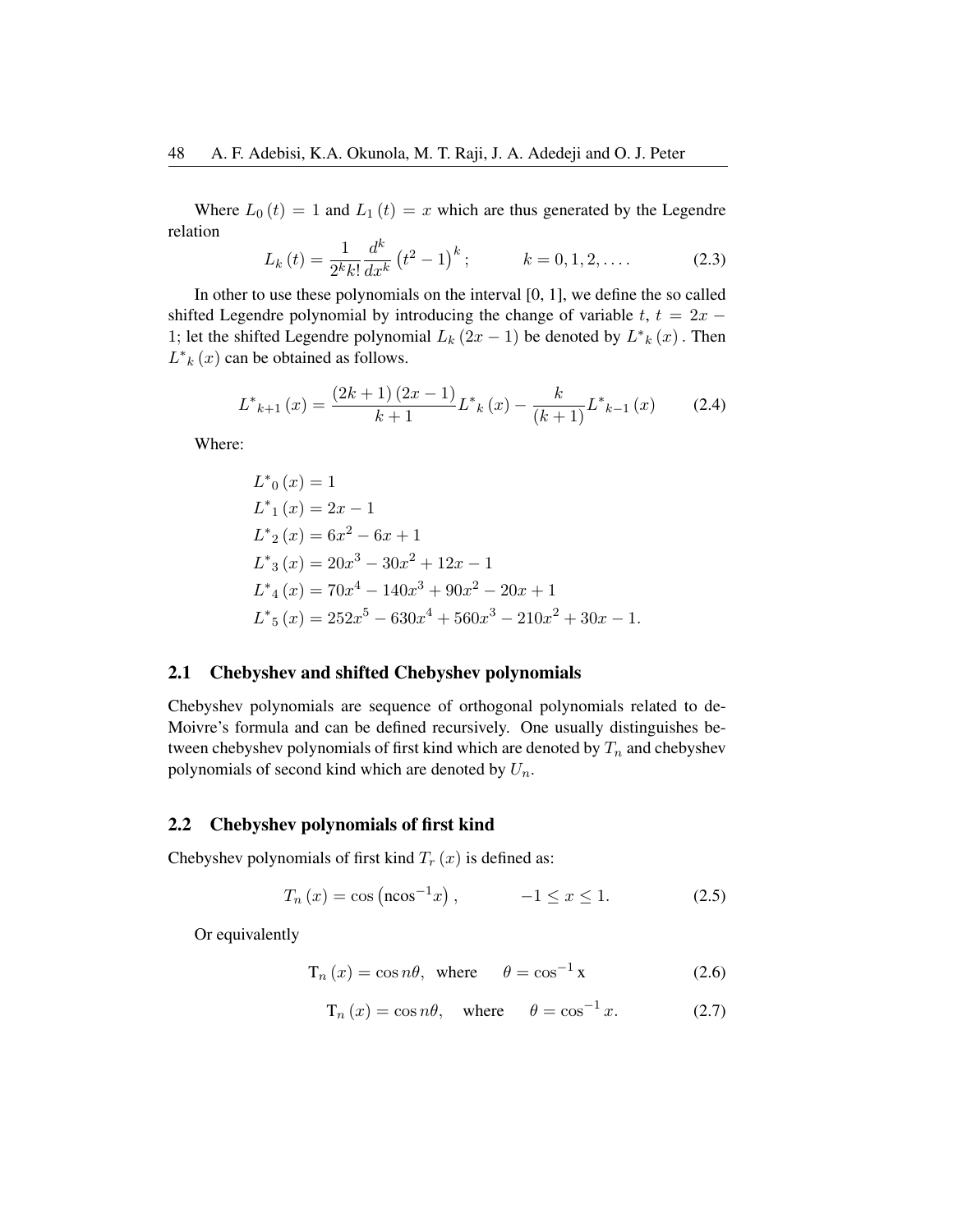The few chebyshev polynomials of the first kind are;

$$
T_n(x)
$$
  
\n
$$
T_0(x) = 1
$$
  
\n
$$
T_1(x) = x
$$
  
\n
$$
T_2(x) = 2x^2 - 1
$$
  
\n
$$
T_3(x) = 4x^3 - 3x
$$
  
\n
$$
T_4(x) = 8x^4 - 8x^2 + 1
$$
  
\n
$$
T_5(x) = 16x^5 - 20x^3 + 5x.
$$

## 2.3 The Shifted Chebyshev polynomials

For convenience and for the sake of problems that exist in intervals other than  $-1 \leq x \leq 1$ ,  $T_n(x)$  is in this subsection normalized to a general finite range  $a \leq x \leq b$  as follows:

$$
T^*_{N}(x) = \cos (N \cos^{-1} x); \ -1 \le x \le 1.
$$
 (2.8)

And the recurrence relation is given by

$$
T^*_{N+1}(x) = 2xT^*_{N}(x) - T^*_{N-1}(x), \qquad N \ge 1.
$$
 (2.9)

Where  $N$  is the degree of the polynomial.

In general, Chebyshev polynomial valid in  $a \leq x \leq b$  is given as

$$
T^*_{N}(x) = \cos\left[N\cos^{-1}\left(\frac{2x - b - a}{b - a}\right)\right]; \qquad -1 \le x \le 1. \tag{2.10}
$$

And the recurrence relation is given as

$$
T^*_{N+1}(x) = 2\left(\frac{2x - b - a}{b - a}\right) T^*_{N}(x) - T^*_{N-1}(x).
$$

Few terms of the shifted chebyshev polynomials valid in the interval [0, 1] are given below: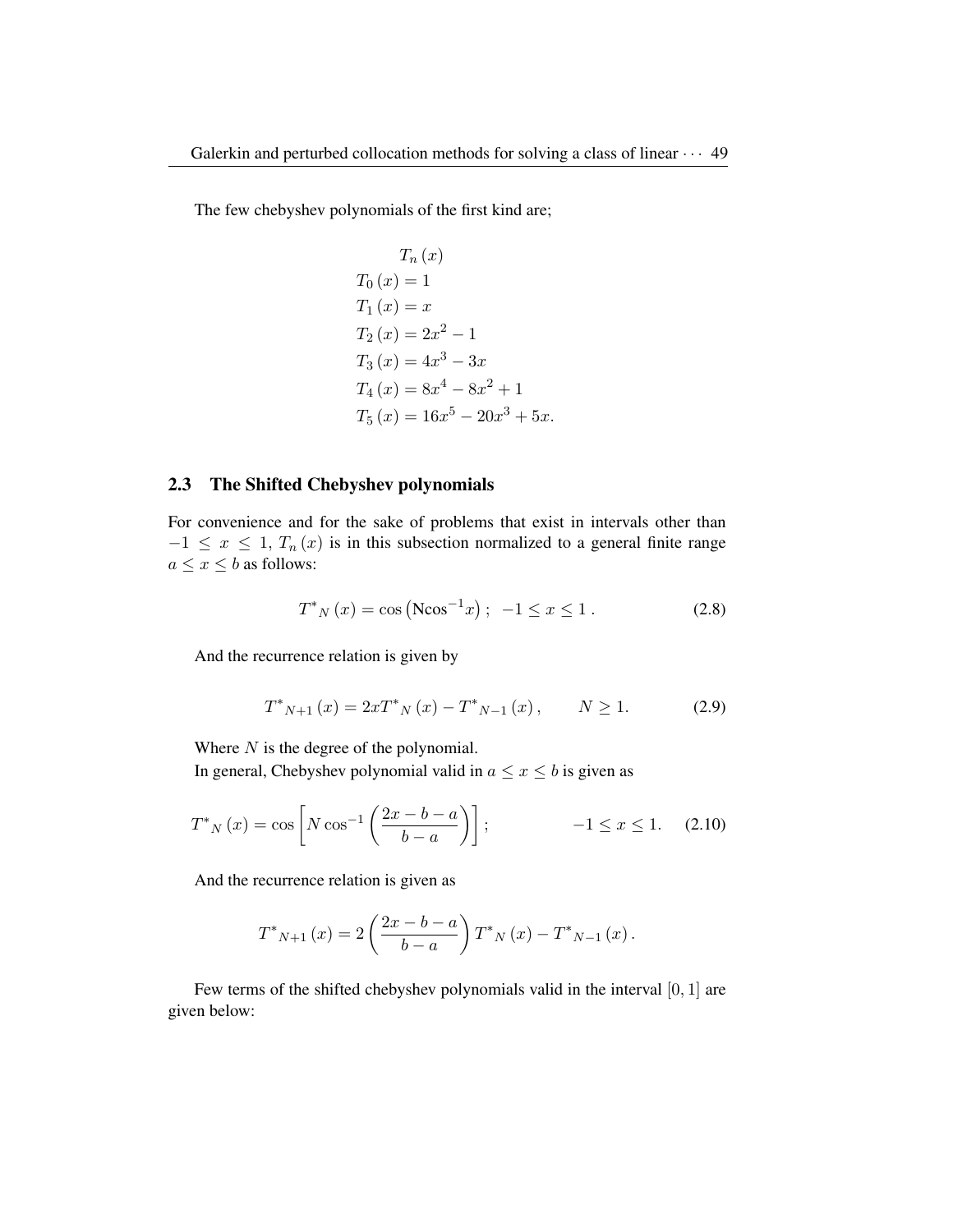$$
T^*_{0}(x) = 1
$$
  
\n
$$
T^*_{1}(x) = 2x - 1
$$
  
\n
$$
T^*_{2}(x) = 8x^2 - 8x + 1
$$
  
\n
$$
T^*_{3}(x) = 32x^3 - 48x^2 + 18x - 1
$$
  
\n
$$
T^*_{4}(x) = 128x^4 - 256x^3 + 100x^2 - 32x + 1
$$
  
\n
$$
T^*_{5}(x) = 512x^5 - 128x^4 + 1120x^3 - 400x^2 + 50x - 1.
$$

# 3 Construction of the methods

This section, we discussed the Numerical application of Legendre Polynomial Basis Function on the Solution of a class of linear fractional integro-differential Equation using the Galerkin Method and Perturbed Collocation method.

## 3.1 Galerkin Method (GM)

Here, this method will be used to solve linear fractional integro-differential equations of the form:

$$
D^{p}u(x) = g(x) + J^{p}u(x) , \quad u_{i}(0) = \varnothing_{i}(0) \qquad a \le x \le b.
$$
 (3.1)

Where  $g(x)$  is a smooth known function and  $u(x)$  is a function to be determined.

We assumed a trial solution of the form:

$$
u(x) = u_N(x) = \sum_{k=0}^{N} a_k L^*_{k}(x).
$$
 (3.2)

Where  $L^*_{k}(x)$  is the shifted Legendre polynomial and  $a_k$ ,  $k = 0(1)N$  are unknown constants to be determined.

Substitute the assumed solution of equation  $(3.2)$  in to equation  $(3.1)$  to obtain:

$$
D^{p}\left(\sum_{k=0}^{N} a_{k} L^{*}_{k}(x)\right) = g(x) + J^{p}\left(\sum_{k=0}^{N} a_{k} L^{*}_{k}(x)\right).
$$
 (3.3)

Applying  $(1.2)$  and  $(1.3)$  on  $(3.3)$  to obtain: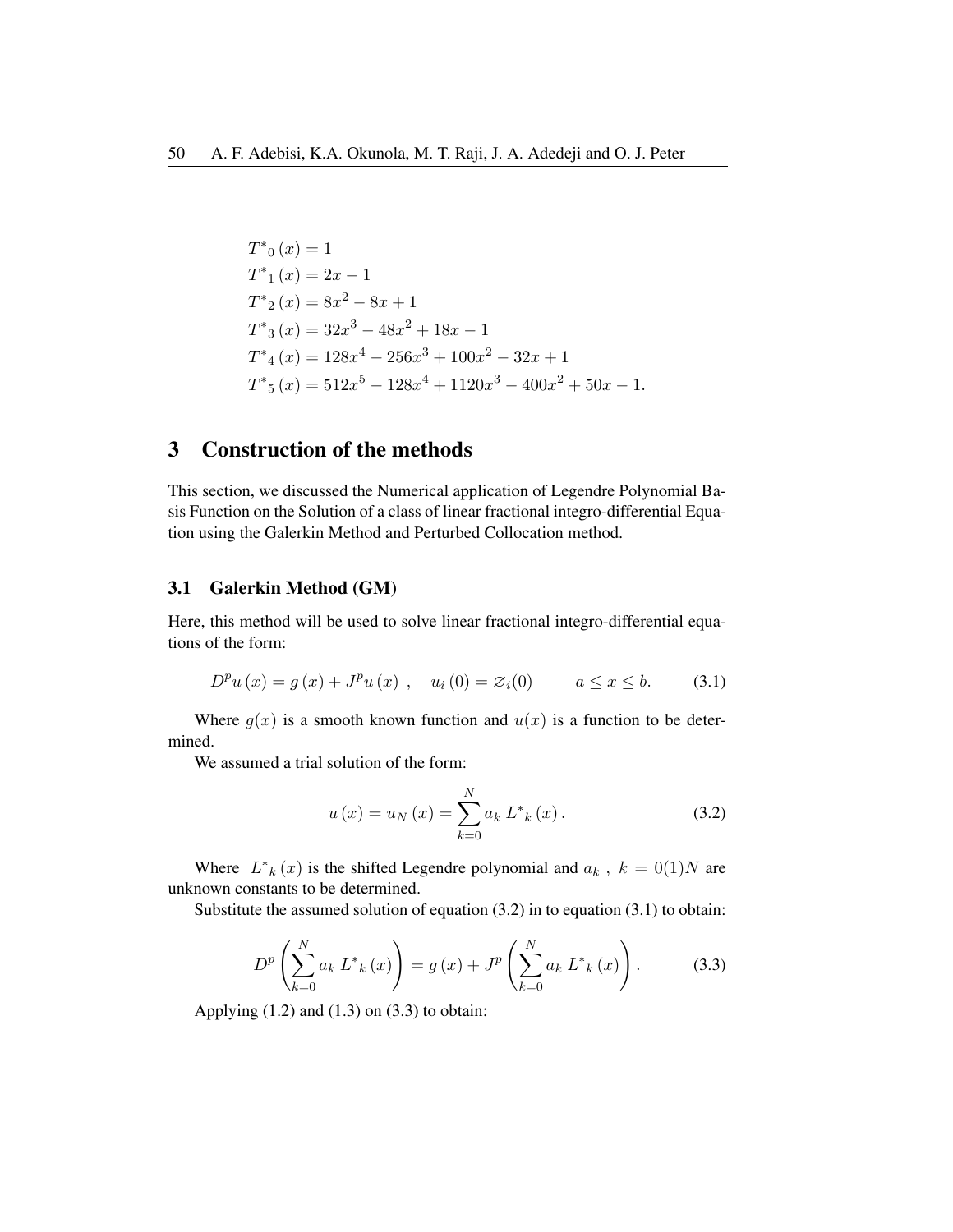$$
\sum_{k=0}^{N} a_k \frac{\Gamma(k+1)}{\Gamma(k+1-p)} x^{k-p} - \sum_{k=0}^{N} a_k \frac{\Gamma(k+1)}{\Gamma(k+1+p)} x^{k+p} = g(x).
$$
 (3.4)

And therefore, the residual  $R(u, x)$  will be:

$$
R(u,x) = \sum_{k=0}^{N} a_k \frac{\Gamma(k+1)}{\Gamma(k+1-p)} x^{k-p} - \sum_{k=0}^{N} a_k \frac{\Gamma(k+1)}{\Gamma(k+1+p)} x^{k+p} - g(x) = 0.
$$
\n(3.5)

To determine the constant coefficients,  $a_k$ ,  $k = 0, 1, 2, 3, \ldots$  we find the inner product of (3.5) with the basis function  $L^*_{k}(x)$ ,  $k = 0, 1, 2, 3, \ldots$  to get:

$$
\int_{a}^{b} (R(u, x)) (L^*_{k}(x)) dx = 0, \qquad a \le x \le b, \quad k = 0, 1, 2, \dots N. \tag{3.6}
$$

Equation (3.6) is further simplified to give rise to  $N+1$  linear algebraic system of equations with  $N + 1$  number of constants for  $L^*_{k}(x)$ ,  $k = 0, 1, 2, \ldots N$ .

The system of equations obtained from (3.6) is solved to get values for the unknown constants. The values are now substituted in to the assumed solution given in equation (3.2) to get the approximate solution. It is significant to mention that when the problem contains some initial conditions, we first apply those conditions before implementing the Galerkin procedure to obtain the remaining number of required equations.

#### 3.2 Perturbed collocation method (PCM)

Here, this method will be used to solve fractional integro-differential equations of the form:

$$
D^{p} y(x) = f(x) + J^{p} y(x) , y_{i}(0) = \varnothing_{i}(0) \qquad r \le x \le s.
$$
 (3.7)

Where  $f(x)$  is a known smooth function and  $y(x)$  is a function to be determined.

$$
y(x) = y_N(x) = \sum_{k=0}^{N} a_k L^*_{k}(x).
$$
 (3.8)

Where  $L^*_{k}(x)$  is shifted Legendre polynomial basis function and N is the degree of the assumed approximant. Then equation (3.7) is slightly perturbed to obtain: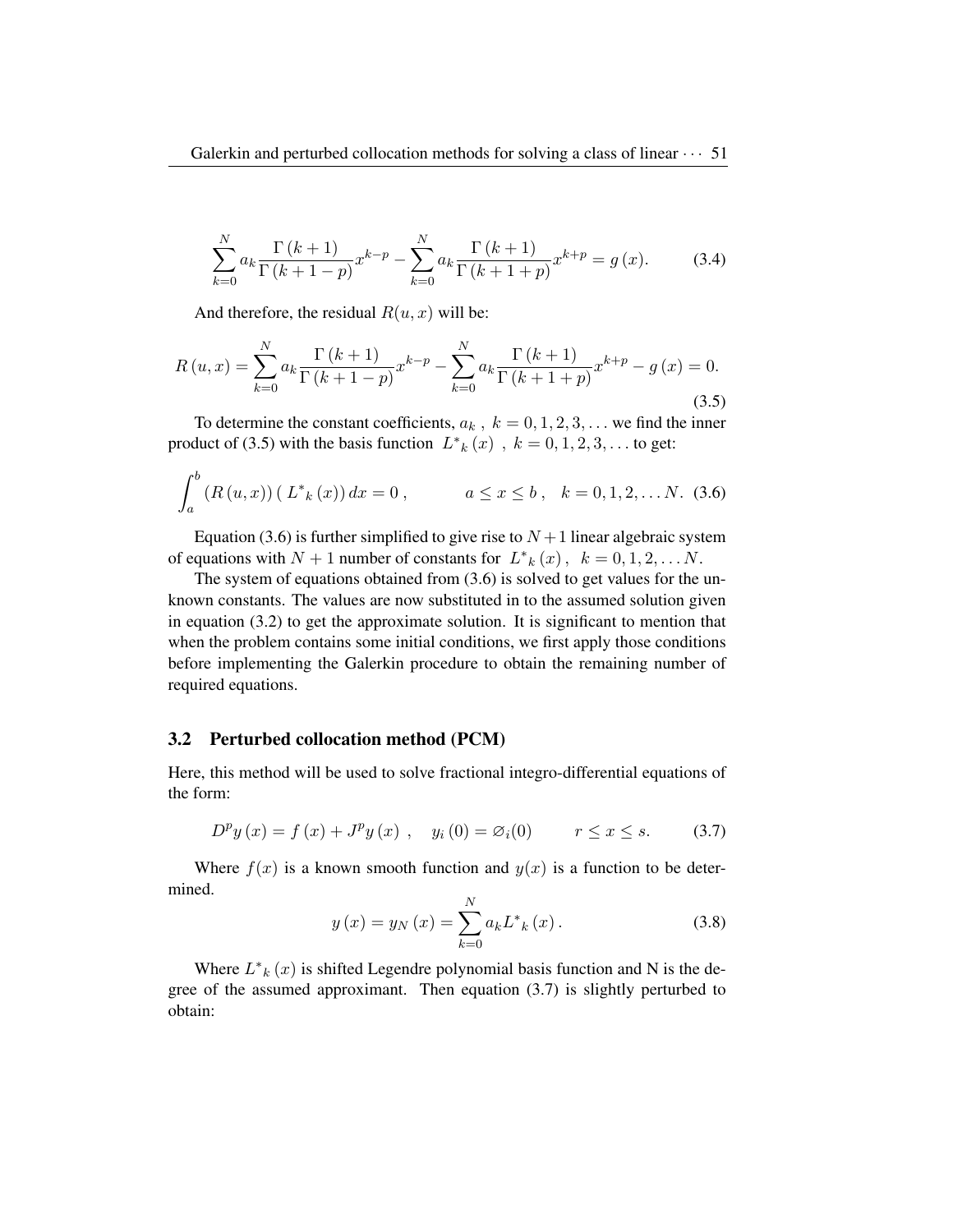$$
D^{p} y(x) = f(x) + J^{p} y(x) + G_{n}(x)
$$
\n(3.9)

$$
G_n(x) = \sum_{v=1}^n \tau_v T^*(n-v+1)}(x)
$$
\n(3.10)

is called the perturbation term,  $T^*(x)$  is shifted Chebyshev polynomial basis function.

Now, substituting (3.8) and (3.10) into (3.9) we obtain;

$$
D^{p}\left(\sum_{k=0}^{N} a_{k} L^{*}_{k}(x)\right) - J^{p}\left(\sum_{k=0}^{N} a_{k} L^{*}_{k}(x)\right) = f(x) + \sum_{v=1}^{n} \tau_{v} T^{*}_{(n-v+1)}(x).
$$
\n(3.11)

Where  $\tau_v(v = 1(1)n)$  are the free tau parameters to be determined and  $a_k$ ,  $k =$  $0, 1, 2, \ldots N$  are the unknown constants also to be determined.

Applying  $(1.2)$  and  $(1.3)$  on  $(3.11)$  to obtain:

$$
\sum_{k=0}^{N} a_k \frac{\Gamma(k+1)}{\Gamma(k+1-p)} x^{k-p} - \sum_{k=0}^{N} a_k \frac{\Gamma(k+1)}{\Gamma(k+1+p)} x^{k+p}
$$
  
=  $f(x) + \sum_{v=1}^{n} \tau_v T^*_{(n-v+1)}(x).$  (3.12)

Equation (3.12) is further simplified and then collocated at equally spaced interior points,  $x = x_i$  on  $[r, s]$ ;  $x_i = r + \frac{(s-r)i}{N}$  $\frac{-r}{N}$ ;  $i = 1, 2, 3, \dots N$  to obtain a system of linear algebraic equations, including those obtained from the use of initial conditions.

The values are then substituted into the assumed solution given in equation (3.8) to give the required approximate solution.

# 4 Numerical Applications

We solved the below examples for  $N = 4$  as defined in equations (3.2) and (3.8).

Example 4.1. *Consider the linear fractional order integro-differential equation:*

$$
D^{p}u(x) = g(x) - J^{p}u(x) , \quad u(0) = 0, \quad x \in [0, 1]. \tag{4.1}
$$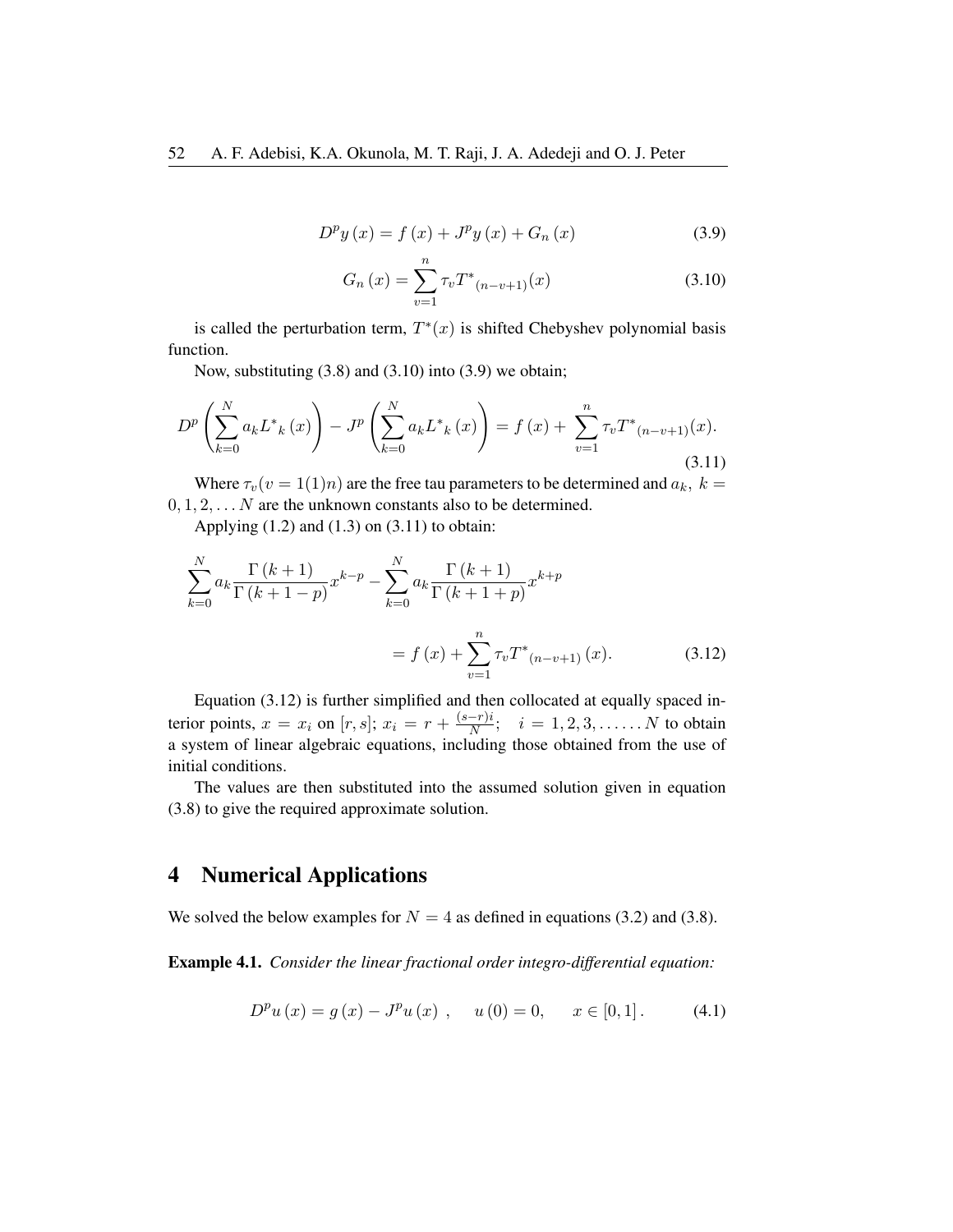*Where*

$$
g(x) = \frac{\Gamma(4)}{\Gamma(\frac{7}{2})} x^{\frac{5}{2}} + \frac{\Gamma(4)}{\Gamma(\frac{9}{2})} x^{\frac{7}{2}} - \frac{\Gamma(3)}{\Gamma(\frac{7}{2})} x^{\frac{5}{2}} - \frac{\Gamma(3)}{\Gamma(\frac{5}{2})} x^{\frac{3}{2}} , \quad p = \frac{1}{2} . \tag{4.2}
$$

*The exact solution is*  $u(x) = x^3 - x^2$ .

*TABLE 1: Results for example 4.1*

| x   | Exact               | Galerkin Method<br>(GM) | Error<br>(GM) | Perturbed<br>collocation method<br>(PCM) | Error<br>(PCM) |
|-----|---------------------|-------------------------|---------------|------------------------------------------|----------------|
| 0.0 | 0.00000000000000    | 0.00000000000238        | $2.377e-12$   | $-0.00000000000315$                      | $3.149e-12$    |
| 0.1 | -0.00900000000000   | $-0.00899999997700$     | $2.309e-11$   | $-0.00900113112700$                      | $1.131e-06$    |
| 0.2 | $-0.03200000000000$ | $-0.03199999996000$     | $4.424e-11$   | $-0.03200188411000$                      | $1.884e-06$    |
| 0.3 | $-0.06300000000000$ | $-0.06299999994000$     | $6.463e-11$   | $-0.06300193559000$                      | $1.936e-06$    |
| 0.4 | $-0.09600000000000$ | $-0.09599999992000$     | $8.344e-11$   | $-0.09600117452000$                      | $1.175e-06$    |
| 0.5 | $-0.12500000000000$ | $-0.12499999990000$     | $1.003e-10$   | $-0.12499970230000$                      | $2.977e-07$    |
| 0.6 | $-0.14400000000000$ | -0 14400000000000       | $1.151e-10$   | $-0.14399783240000$                      | $2.168e-06$    |
| 0.7 | $-0.14700000000000$ | $-0.14700000000000$     | $1.284e-10$   | -0.14699609110000                        | $3.909e - 06$  |
| 0.8 | $-0.12800000000000$ | $-0.12799999980000$     | $1.409e-10$   | $-0.12799521660000$                      | $4.783e-06$    |
| 0.9 | $-0.08100000000000$ | $-0.08099999979000$     | $1.539e-10$   | $-0.08099615948000$                      | $3.841e - 06$  |
| 1.0 | 0.00000000000000    | 0.00000000016641        | $1.688e-10$   | $-0.00000008272043$                      | $8.292e - 08$  |

Example 4.2. *Consider the fractional integro-differential*

$$
D^{p}u(x) = \frac{1}{\sqrt{\pi}} \left( \frac{256}{315} x^{\frac{9}{2}} + \frac{16}{3} x^{\frac{3}{2}} + \frac{96}{35} x^{\frac{7}{2}} - \frac{16}{15} x^{\frac{5}{2}} \right) - J^{P}u(x),
$$
  

$$
p = \frac{1}{2}, \ u(0) = 0.
$$
 (4.3)

*Where the exact solution*  $u(x) = x^4 - x^3 + 2x^2$ .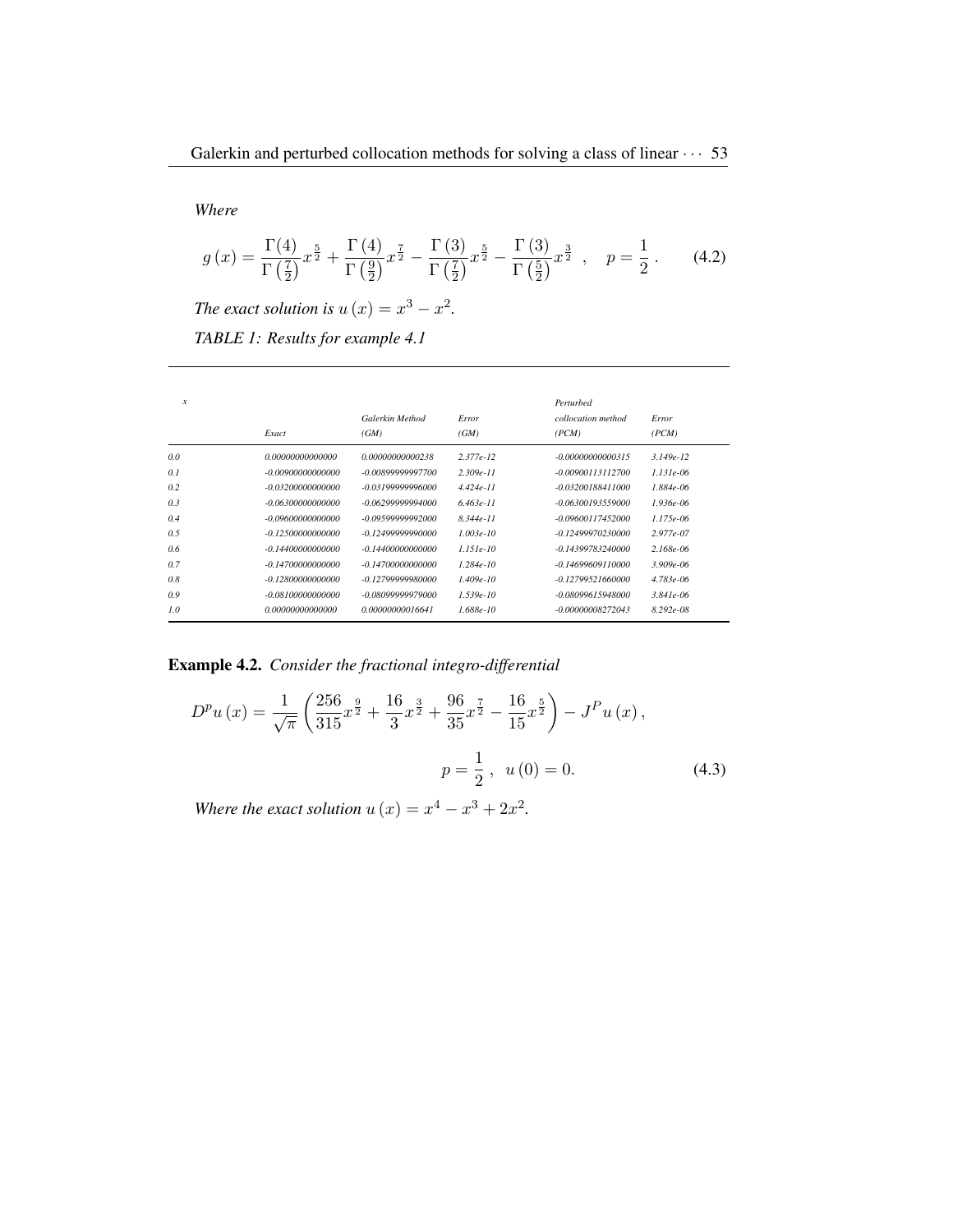| x   |                  |                              |               | Perturbed<br>collocation method |                |
|-----|------------------|------------------------------|---------------|---------------------------------|----------------|
|     | Exact            | Galerkin Method<br>(GM)      | Error<br>(GM) | (PCM)                           | Error<br>(PCM) |
| 0.0 | 0.00000000000000 | 0.00000000005000             | $5.000e-11$   | $-0.000000000005000$            | $5.000e-11$    |
|     | 0.01910000000000 | 0.019099999930000            | $6.804e-11$   | 0.01909934378000                | $6.562e-07$    |
| 0.2 | 0.07360000000000 | 0.0735999998900000000        | $1146e-10$    | 0.07359903895000                | $9.610e - 07$  |
| 0.3 | 0.16110000000000 | 0.1610999998000000000        | $1.792e-10$   | 0.16109929210000                | 7.080e-07      |
| 0.4 | 0.28160000000000 | 0.2815999997000000000        | $2.522e-10$   | 0.28160014100000                | $1.410e-07$    |
|     | 0.43750000000000 | 0.4374999996000000000        | $3.250e-10$   | 0.43750145580000                | $1.456e-06$    |
| 0.6 | 0.63360000000000 | 0.6335999995000000000        | $3.898e - 10$ | 0.63360293770000                | $2.938e - 06$  |
| 0.7 | 0.87710000000000 | <i>0.8770999996000000000</i> | $4.400e-10$   | 0.87710411970000                | $4.120e-06$    |
| 0.8 | 1.17760000000000 | 1.1776000000000000000        | $4.698e-10$   | 1.17760436700000                | $4.366e - 06$  |
| 0.9 | 1.54710000000000 | 1.5470999990000000000        | $4.744e-10$   | 1.54710287400000                | $2.874e - 06$  |
| 1.0 | 2.00000000000000 | 2.0000000000000000000        | $4.500e-10$   | 1.99999867100000                | $1.330e - 06$  |

*TABLE 2: Results for example 4.2*

Example 4.3. *Consider the fractional integro-differential equation:*

$$
D^{p}u(x) = \frac{1}{\sqrt{\pi}} \left( \frac{16}{5} x^{\frac{5}{2}} - \frac{32}{35} x^{\frac{7}{2}} \right) - J^{P}u(x) , \quad p = \frac{1}{2}, \ u(0) = 0 \quad 0 \le x \le 1.
$$
\n(4.4)

Where the exact solution  $u(x) = x^3$ .

| TABLE 3: Results for example 3 |  |
|--------------------------------|--|
|                                |  |

| $\mathbf{x}$ | Exact            | Galerkin Method<br>(GM) | Error<br>(GM) | Perturbed<br>collocation method<br>(PCM) | Error<br>(PCM) |
|--------------|------------------|-------------------------|---------------|------------------------------------------|----------------|
| 0.0          | 0.00000000000000 | $-0.00000000009511$     | 9.511e-11     | 0.0000000000129                          | $1.292e-11$    |
| 0.1          | 0.00100000000000 | 0.00099999999590        | 4.141e-12     | 0.00099902635130                         | 9.736e-07      |
| 0.2          | 0.00800000000000 | 0.00800000007200        | 7.232e-11     | 0.00799766408300                         | 2.336e-06      |
| 0.3          | 0.02700000000000 | 0.02700000014000        | $1.390e-10$   | 0.02699607997000                         | 3.920e-06      |
| 0.4          | 0.06400000000000 | 0.06400000019000        | $1.997e-10$   | 0.06399446133000                         | 5.539e-06      |
| 0.5          | 0.12500000000000 | 0.12500000030000        | 2.576e-10     | 0.12499301600000                         | 6.984e-06      |
| 0.6          | 0.21600000000000 | 0.21600000030000        | $3.146e-10$   | 0.21599197220000                         | 8.028e-06      |
| 0.7          | 0.34300000000000 | 0.34300000030000        | $3.721e-10$   | 0.34299157910000                         | 8.421e-06      |
| 0.8          | 0.51200000000000 | 0.51200000050000        | $4.305e-10$   | 0.51199210590000                         | 7.894e-06      |
| 0.9          | 0.72900000000000 | 0.72900000050000        | $4.894e-10$   | 0.72899384250000                         | 6.157e-06      |
| 1.0          | 1.00000000000000 | 1.00000000100000        | 5.475e-10     | 0.99999709950000                         | 2.900e-06      |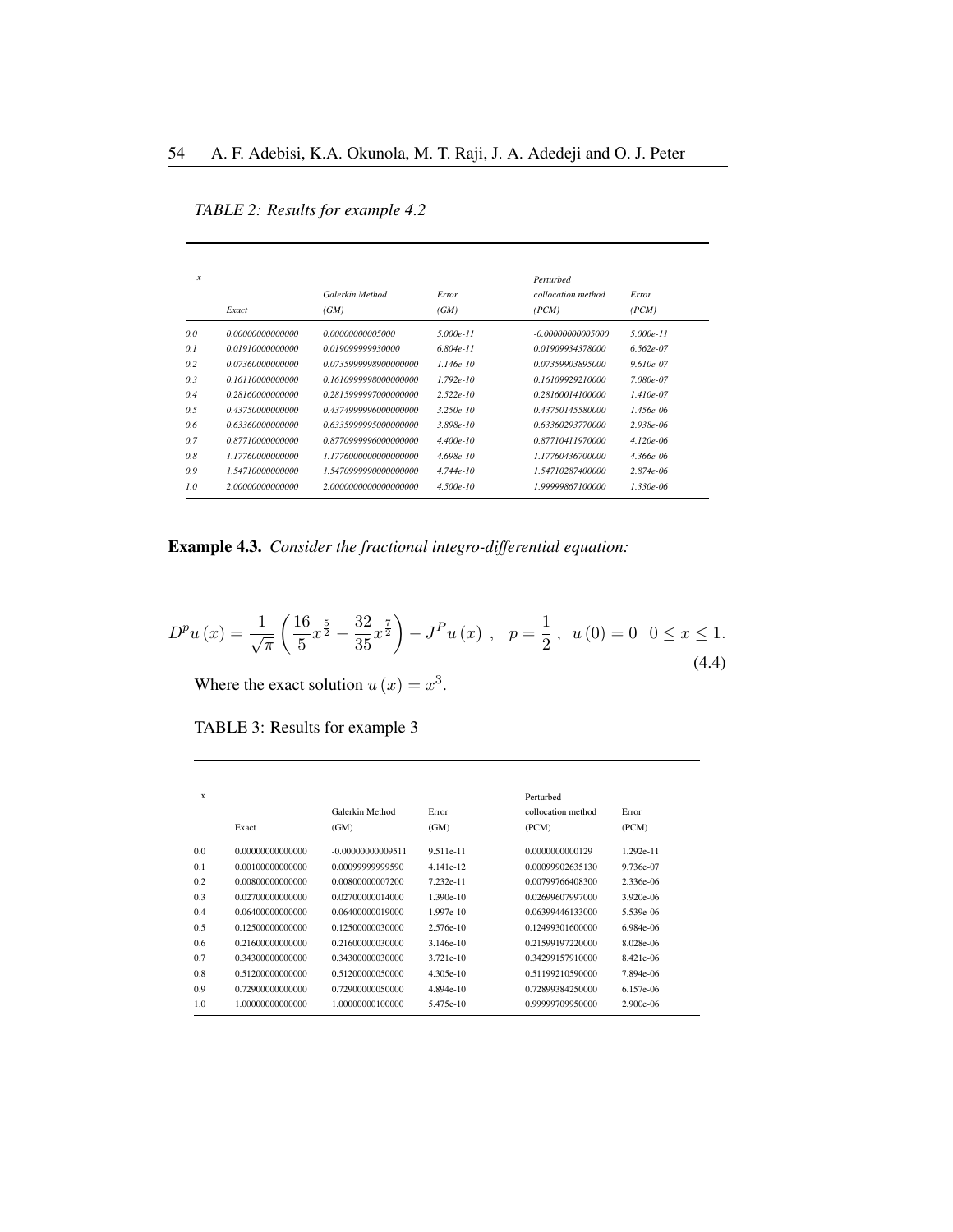## 5 conclusion

In this paper, we applied the Galerkin method combined with the perturbed collocation method to solve a class of linear fractional integro-differential equation consisting of the same order fractional differentiation and fractional integration with the aid of shifted Legendre basis function. This study showed that Galerkin method is more efficient and gives better results than those from perturbed collocation method.

Acknowledgment: The authors are greatly indebted to the referee/s for his/her valuable comments which have improved the paper immensely.

## References

- [1] O. A. Taiwo and A. F. Adebisi *Multiple perturbed collocation Tau method for special class of higher order linear fredholm and volterra integro-differential equations*, Projournal of physical science Research (PPSR) 2(3), (2014) 3-22.
- [2] T. Oyedepo, O. A. Uwaheren, E. P. Okperhie and O. J. Peter *Solution of Fractional Integro-Differential Equation Using Modified Homotopy Perturbation Technique and Constructed Orthogonal Polynomials as Basis Functions*, Journal of Science Technology and Education 7(3), (2019) 157-164.
- [3] M. Ghasemi, M. Tavassoli Kajani and E. Babolian *Numerical solutions of the nonlinear integro-differential equations; Wavalet-Galerkin method and Homotopy perturbation method*, Applied Mathematics hand Computations 188(1) (2007) 450-455.
- [4] E. A. Rawashdeh *Numerical solution of fractional integro-differential equations by collocation method*, Appl. Math. Comput. 176, (2006) 1–6.
- [5] A. Avudainayagam and C. Vani *Wavelet-Galerkin method for integrodifferential equations*, Appl. Numer. Math., 32, (2000) 247-254.
- [6] El-sayead and Abdel-Aziz *A comparison between the wavelet-Galerkin method and the Adomain decomposition method to solve the integrodifferential equation*, Applied Mathematics and Computation, 136, (2003) 151-159.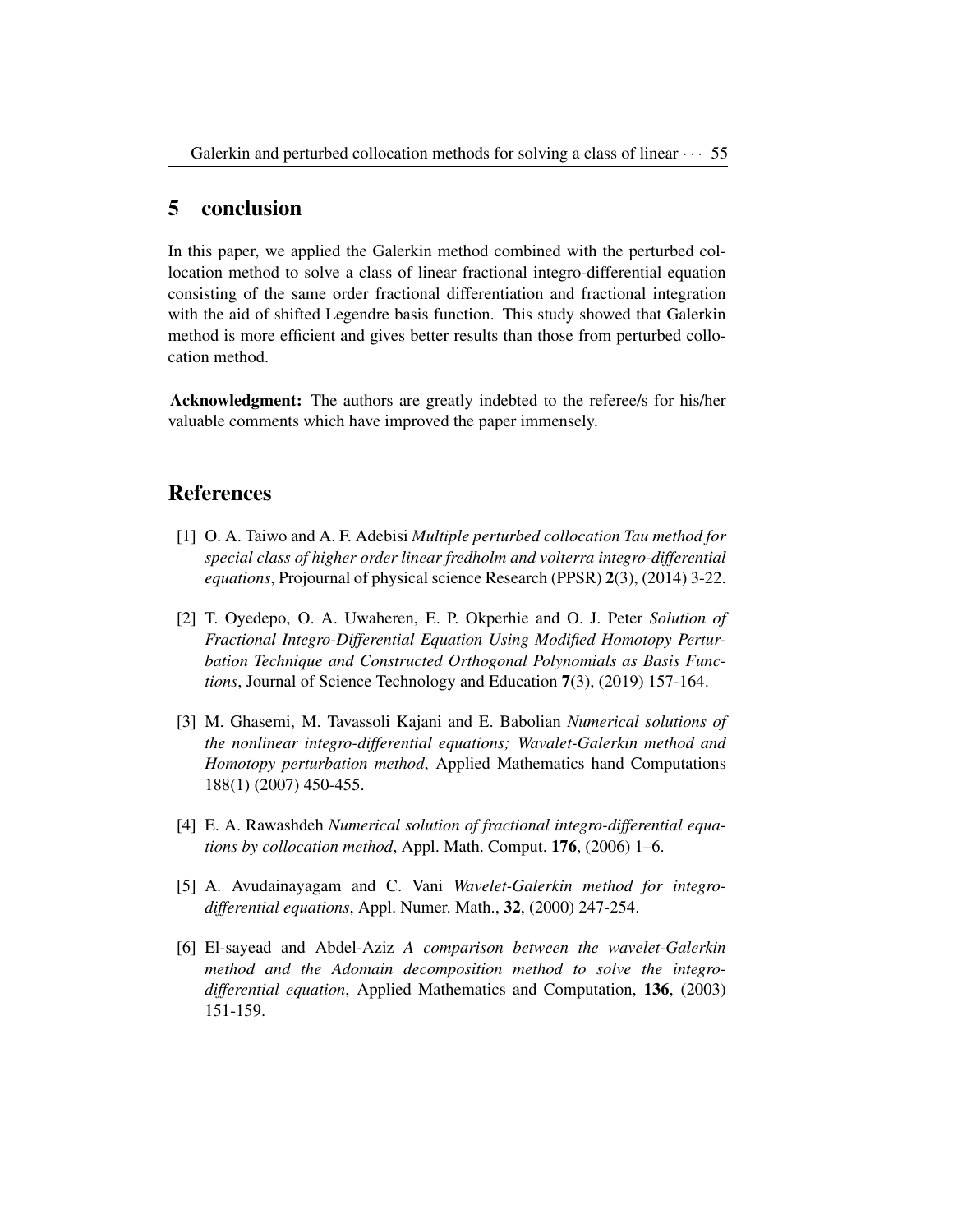- [7] F. Fakhar-Izadi and M. Dehghan em An efficient pesudo-spectral Legendre Galerkin method for solving a nonlinear partial integro-differential equation arising in population dynamics, Mathematical Method in the Applied Sciences. **36**(12) (2012) 1485-1511.
- [8] P. Mckhtary *Discrete Galerkin Method for fractional integro- differential equations*, Acta Mathematica Scientia, English Series. 36(2), (2016) 560-578.
- [9] M. O. Olayiwola, A. F. Adebisi and Y. S. Arowolo *Application of Legendre polynomial basis function on the solution of volterra integro- differential equations using collocation method", Cankaya University*, Journal of science and engineering volume 17(1), (2020) 41-051.
- [10] Samah Mohammed Ali *Solution of fractional integro-differential equations using the Adomian decomposition method*, The least square method and the modification of Adomian's polynomials method, M.Sc. Thesis (2010).
- [11] O. A. Uwaheren, A. F. Adebisi and O. A. Taiwo *Perturbed Collocation Method for Solving Singular Multi-order Fractional Differential Equations of Lane-Emden Type*, Journal of the Nigerian Society of Physical Sciences, 2, (2020) 141-148.
- [12] H. Brunner, A. Makroglou and K. Miller *Mixed interpolation collocation methods for first and second order Volterra integro-differential equations with Periodic solution*, Appl. Numer. Math., 23, (1997) 381–402.
- [13] D.sh Mohammed *Numerical solutions of fractional integro differential equations by least square method and shifted Chebyshev polynomials. Journal of Mathematical problems in Engineering*, Hindawi publishing cooperation, ID431965 4, (2014) 1-5.
- [14] S. Abbasbany *Application of He's Homotopy perturbation method for functional integral equations*, Chaos Soliton and fractals, 31(5), (2007) 1245- 1247.
- [15] S. Abbasbany *Application of He's Homotopy perturbation method for Laplace transform*, Chaos Soliton and fractals, 30(5), (2006b) 1206-1212.
- [16] T. Oyedepo, A. F. Adebisi, R. M. Tayo, J. A. Adedeji, M. A. Ayinde and O. J. Peter *Perturbed least squares technique for solving volterra fractional integro-differential equations based on constructed orthogonal polynomials*, Journal of Mathematical and Computer Science, 11(1), (2021) 203-218.